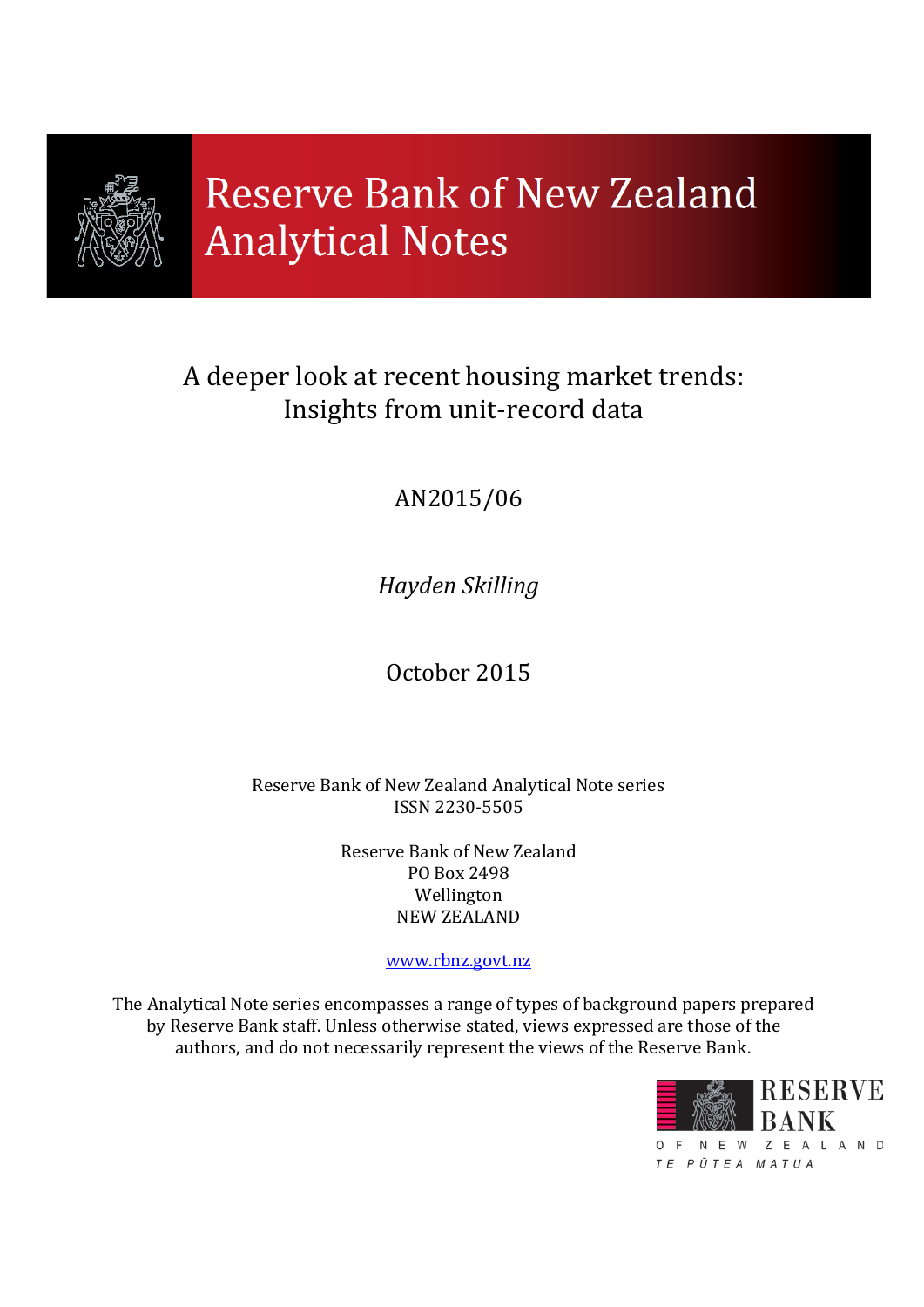#### NON-TECHNICAL SUMMARY

In October 2013 the Reserve Bank placed a temporary 'speed limit' on high loan-to-value ratio (LVR) residential mortgage lending, restricting banks' new lending at LVRs over 80 percent to no more than 10 percent of total residential mortgage lending. This policy was implemented to reduce financial stability risks associated with the housing market, against the backdrop of elevated household debt, high and rapidly rising house prices, and a large share of new lending going to borrowers with low deposits. The policy had an immediate dampening effect on housing market activity and house price inflation, and facilitated a strengthening in bank balance sheets. However, since late 2014, upward pressure on the housing market has re-emerged, predominantly in Auckland, posing renewed risks to financial stability.

With the housing market showing renewed signs of strength, this paper provides a detailed overview of market conditions and examines developments following the imposition of the speed limit on high-LVR lending. We find that increased housing market activity in recent months has been driven by strong investor demand, both within and outside of Auckland, as reflected in increased investor purchases and significant growth in investor-related mortgage credit. Much of the increase in investor purchase shares has coincided with a fall in the share of movers, with the first home buyer share increasing slightly following its decline after the introduction of LVR speed limits. We also investigate whether the LVR policy has led to an increase in cash buying activity or borrowing from institutions outside of the regulatory net. We do not find evidence of the former with cash buyer shares falling in Auckland and remaining broadly flat in the rest of the country. There is some evidence of a modest increase in the share of transactions involving non-banks since October 2013, although nonbank activity remains low.

We then undertake a more detailed analysis of investor activity given their heightened prevalence in the market. The primary driver of their increased market share has been a rising incidence of small investors (that are heavily reliant on credit) in the market, as opposed to greater activity among larger investors. This suggests that the incoming changes to the LVR restrictions could have a significant dampening effect on Auckland housing market activity and house price inflation. We also find that investors are disproportionately represented at both ends of the price spectrum, contrary to popular opinion that investors predominantly buy relatively cheap properties for use as rentals. Finally, we offer some additional insights into cash buyers, with the evidence pointing towards increased investor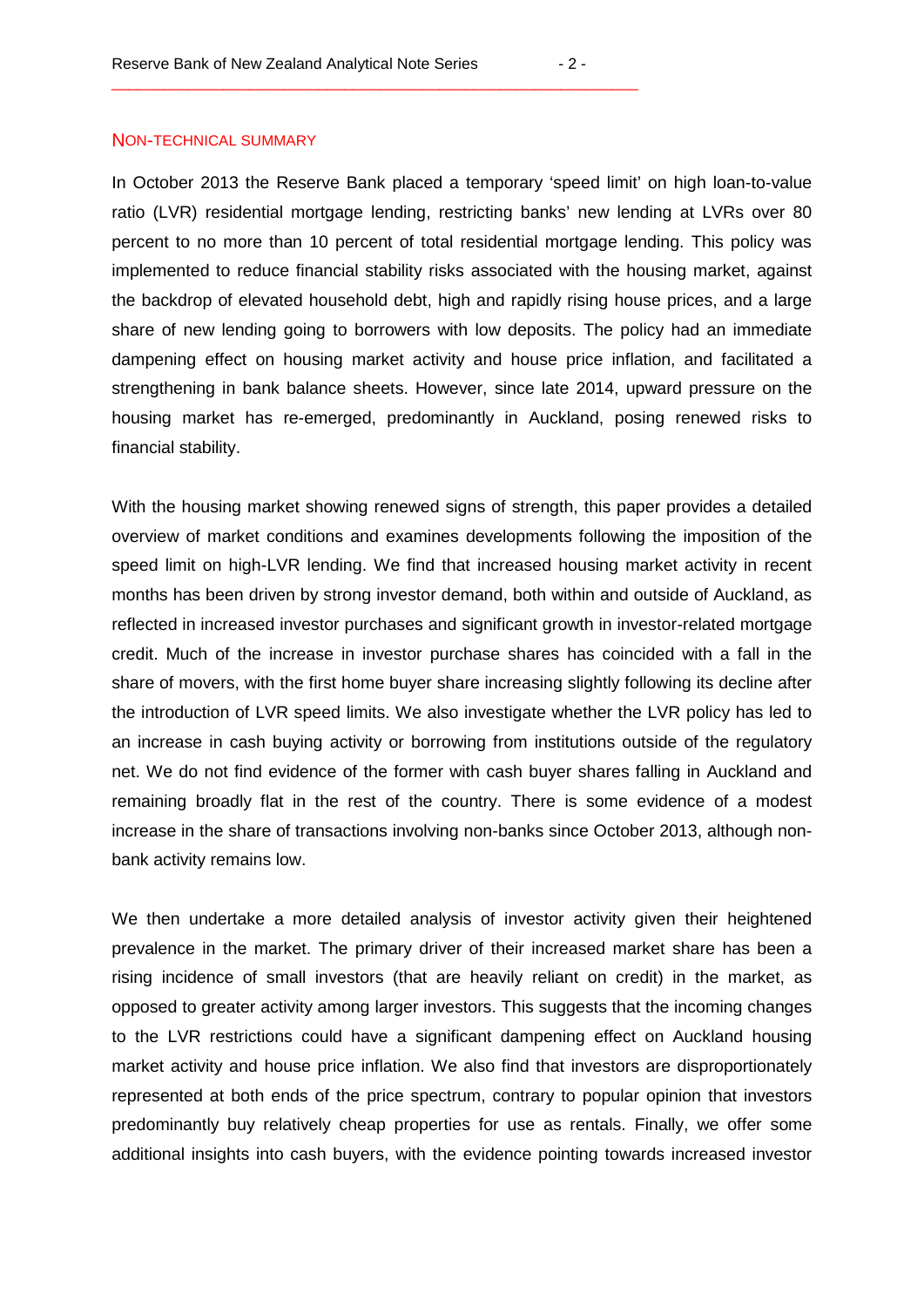leverage relative to other market participants, consistent with the strong growth in investorrelated mortgage commitments in recent months.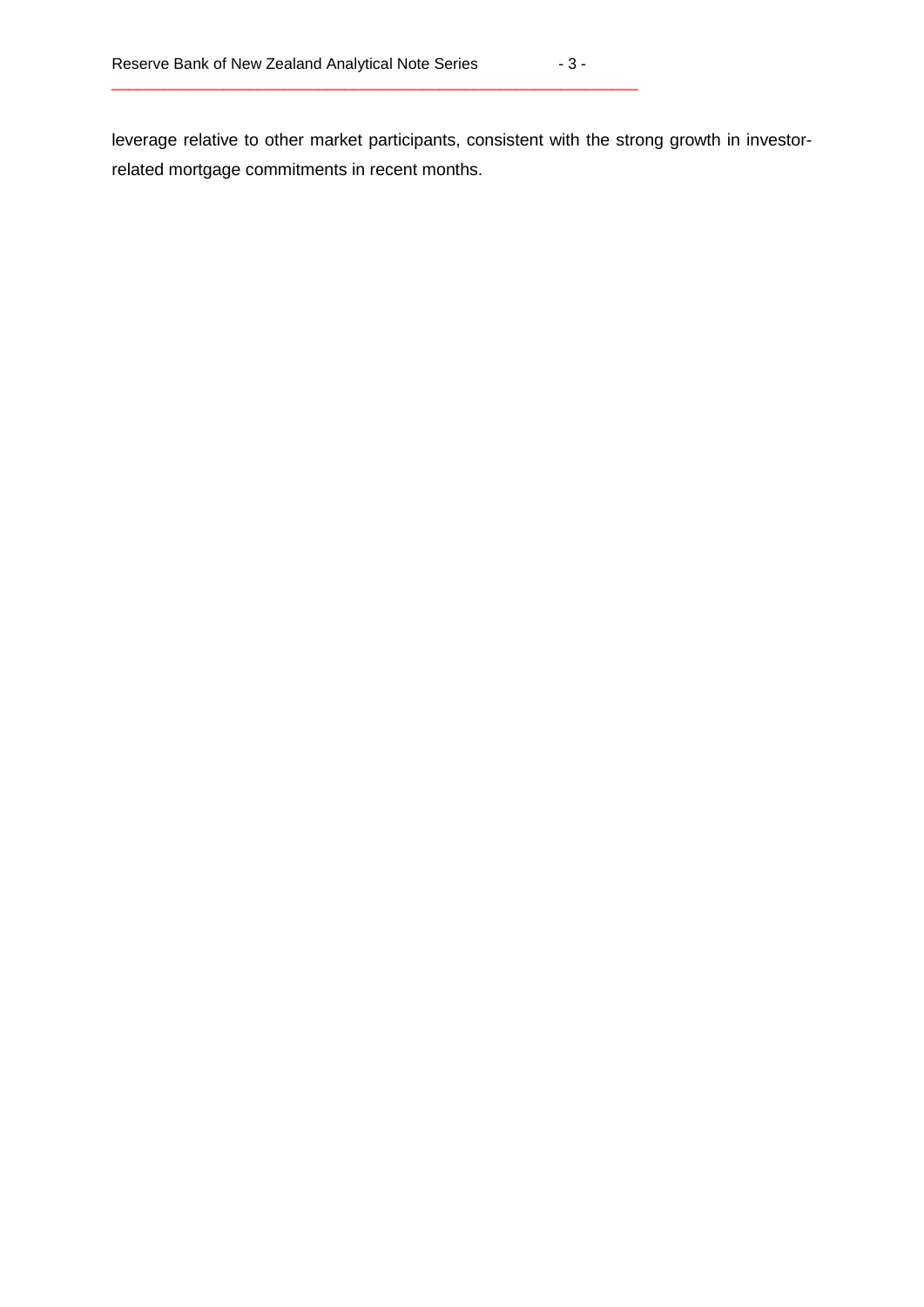#### 1 INTRODUCTION

In October 2013 the Reserve Bank placed a temporary 'speed limit' on high loan-to-value ratio (LVR) residential mortgage lending, restricting banks' new lending at LVRs over 80 percent to no more than 10 percent of total residential mortgage lending. This policy was implemented to reduce financial stability risks associated with the housing market, against the backdrop of elevated household debt, high and rapidly rising house prices, and a large share of new lending going to borrowers with low deposits. The policy had an immediate dampening effect on housing market activity and house price inflation, and facilitated a strengthening in bank balance sheets. However, since late 2014, upward pressure on the housing market has re-emerged, predominantly in Auckland, posing renewed risks to financial stability (figures 1 and 2).

#### Figure 1: Annual house sales by region

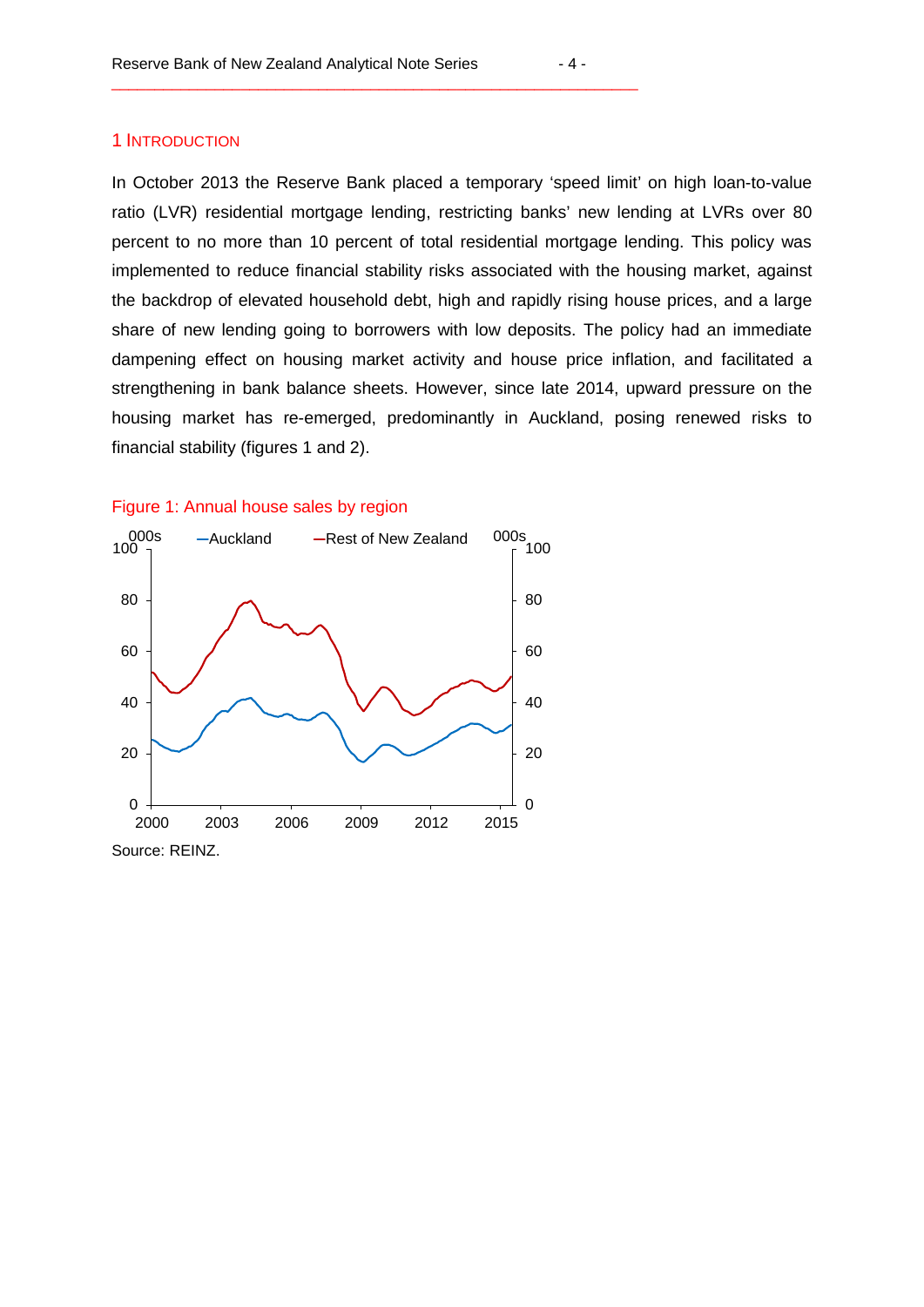# Figure 2: House price growth by region



This paper provides an up-to-date analysis of recent trends in the housing market, using unit-record data from CoreLogic on housing and mortgage transactions in New Zealand, supplemented by data from the Reserve Bank's statistical collections. The CoreLogic dataset contains a wealth of information, including the address details of residential properties which have sold or had a mortgage registered against them in a particular month, price information, buyer classifications (defined in table 1), and which financial institution (if any) holds a mortgage registered against each property. These data permit an in-depth examination of the drivers of recent housing market strength, and thus offer a useful overlay to the aggregate activity and price data available from REINZ.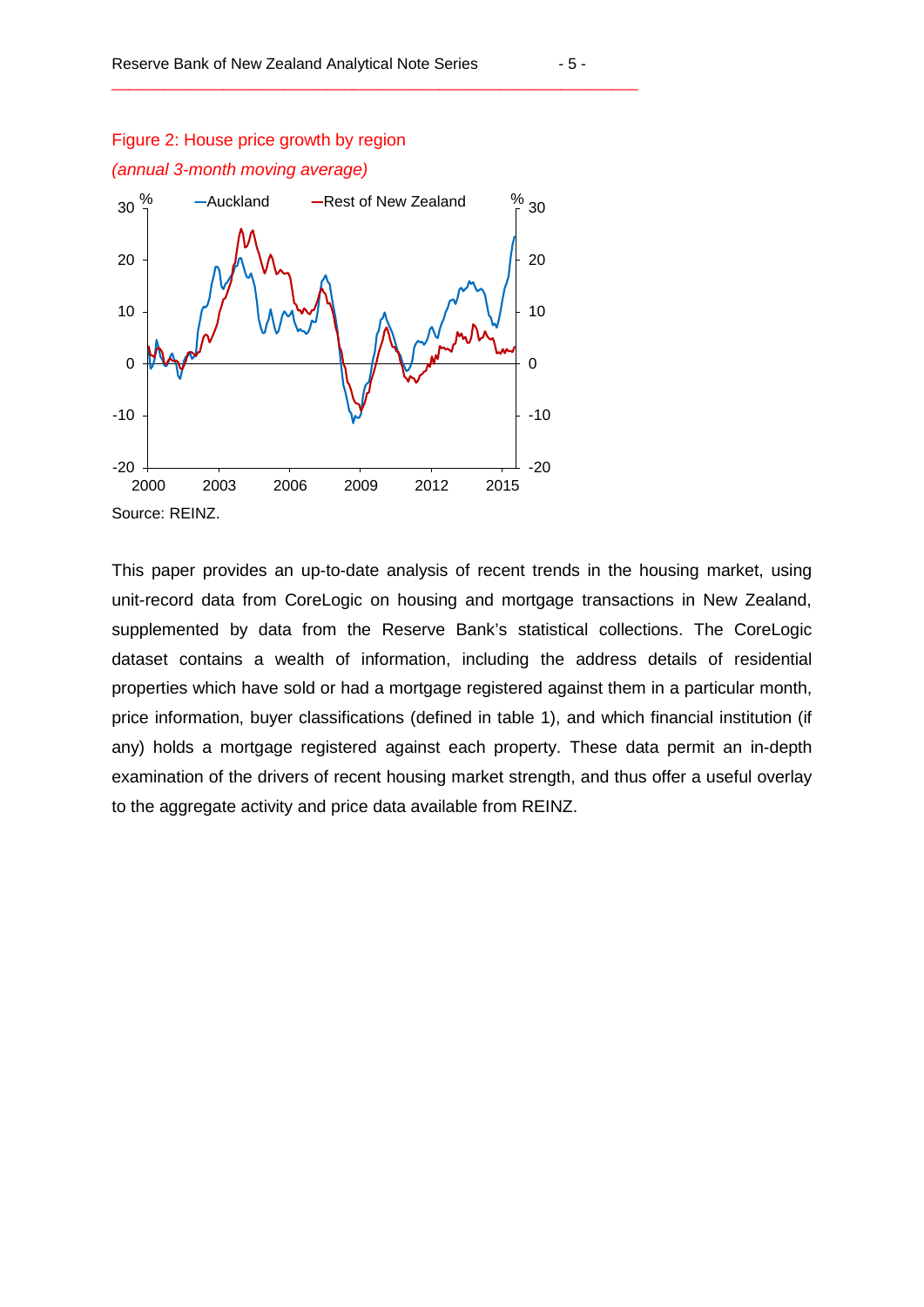| <b>Classification</b>                     | <b>Description</b>                                                                                                                                                                                                                                                                        |
|-------------------------------------------|-------------------------------------------------------------------------------------------------------------------------------------------------------------------------------------------------------------------------------------------------------------------------------------------|
| First home buyer<br>(FHB)                 | Purchasing a single house with mortgage finance and buyer names<br>have not previously appeared on a residential property title.<br>Genuine FHBs purchasing with cash will appear as new to market<br>cash buyers.                                                                        |
| Multi-property owner<br>(MPO, 'investor') | Adding to an existing portfolio of at least one property, with the<br>exception of those classified as new to market (see below).<br>Includes purchases where the intent is to owner occupy.                                                                                              |
| Mover                                     | Buying a single house having recently sold (or subsequently selling<br>within a short timeframe) existing property. Movers will be labelled<br>'investors' for short periods if there is a lag between settlement and<br>the sale of existing property.                                   |
| New to market<br>(NTM)                    | Purchasing a house with cash (or purchasing multiple properties on<br>the same day) having not previously appeared on a residential<br>property title nationwide, or purchasing a house in a region where<br>buyer names have not previously appeared on a residential<br>property title. |
| Re-entry                                  | Buying a single house following an extended period of absence<br>from the housing market (buyer names have previously appeared<br>on a residential property title). Grouped with 'other' for purposes of<br>chart readability.                                                            |
| Other                                     | Classification is unknown. Less common in the classification of<br>buyers relative to sellers (see footnote 3).                                                                                                                                                                           |

#### Table 1: Summary of buyer classifications

The remainder of the paper proceeds as follows. Section 2 provides an overview of recent market trends, including an examination of changes following the imposition of the speed limit on high-LVR lending. Section 3 then takes a deeper look at trends in investor activity over this period, while section 4 offers some insights into cash buyers. Section 5 provides concluding remarks.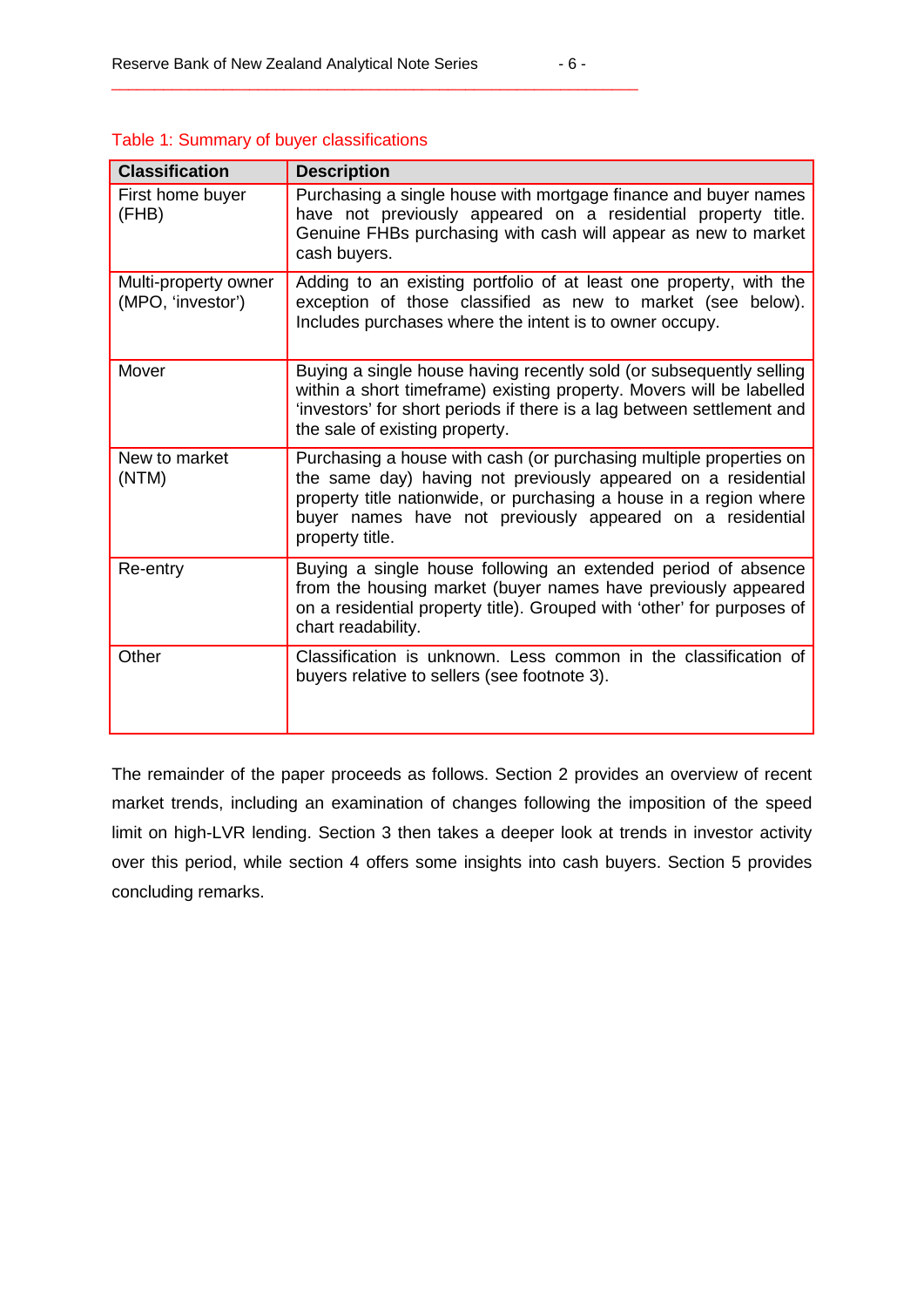#### 2 OVERVIEW OF MARKET TRENDS

Following the implementation of the LVR restrictions in October 2013, there were some notable changes in the composition of property purchasers. Of particular note, the investor share of house purchases increased materially, rising from around 30 percent to 34 percent currently (figure 3). Consistent with this, the share of new mortgage credit going to investors has increased strongly over the past year, reaching one-third of all commitments as at July 2015 (figure 4). Initially, the increased investor purchase share was primarily attributable to a fall in market sales alongside relatively constant investor activity. More recently, the rising share has been a result of a strengthening in investor demand, with monthly sales to investors now approximately 20 percent above their pre-restriction levels. The first-home buyer (FHB) share dropped immediately after the LVR policy came into effect. However, the share increased materially in the period prior to the introduction of the speed limit, exacerbating the decline, and is now back near levels seen in early-to-mid 2013.





Source: CoreLogic NZ.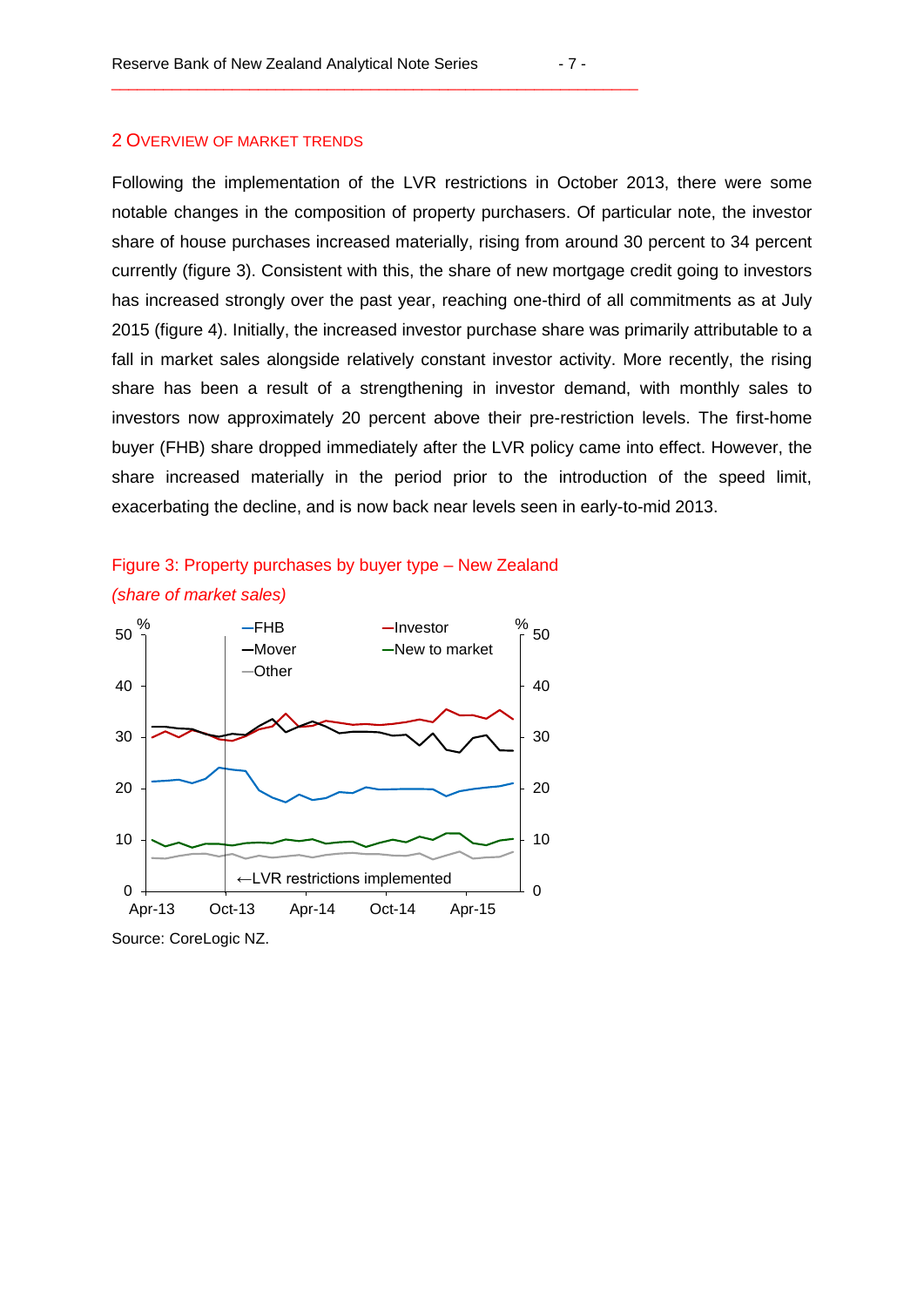

Figure 4: New residential mortgage commitments by borrower type *(share of new commitments)*

Source: RBNZ *New Residential Mortgage Commitments Survey*.

As might be expected with Auckland house price growth outpacing that of New Zealand as a whole over the last two years, the distribution of buyers in Auckland has become relatively more skewed towards investors (figure 5). As of July, investors represented 39 percent of all Auckland market sales, up approximately 7 percentage points since the LVR restrictions were implemented. Much of this increase has been matched by a fall in movers' purchase share, particularly in recent months, while the share of FHBs has increased slightly since early 2014. This might suggest that existing home owners have been less willing and/or less able to trade up within Auckland in the current market environment, or that movers are holding onto their existing property as rentals (and therefore being classified as investors). However, end-points should be interpreted with caution given that some 'investors' will be reclassified as movers in the coming months (see table 1).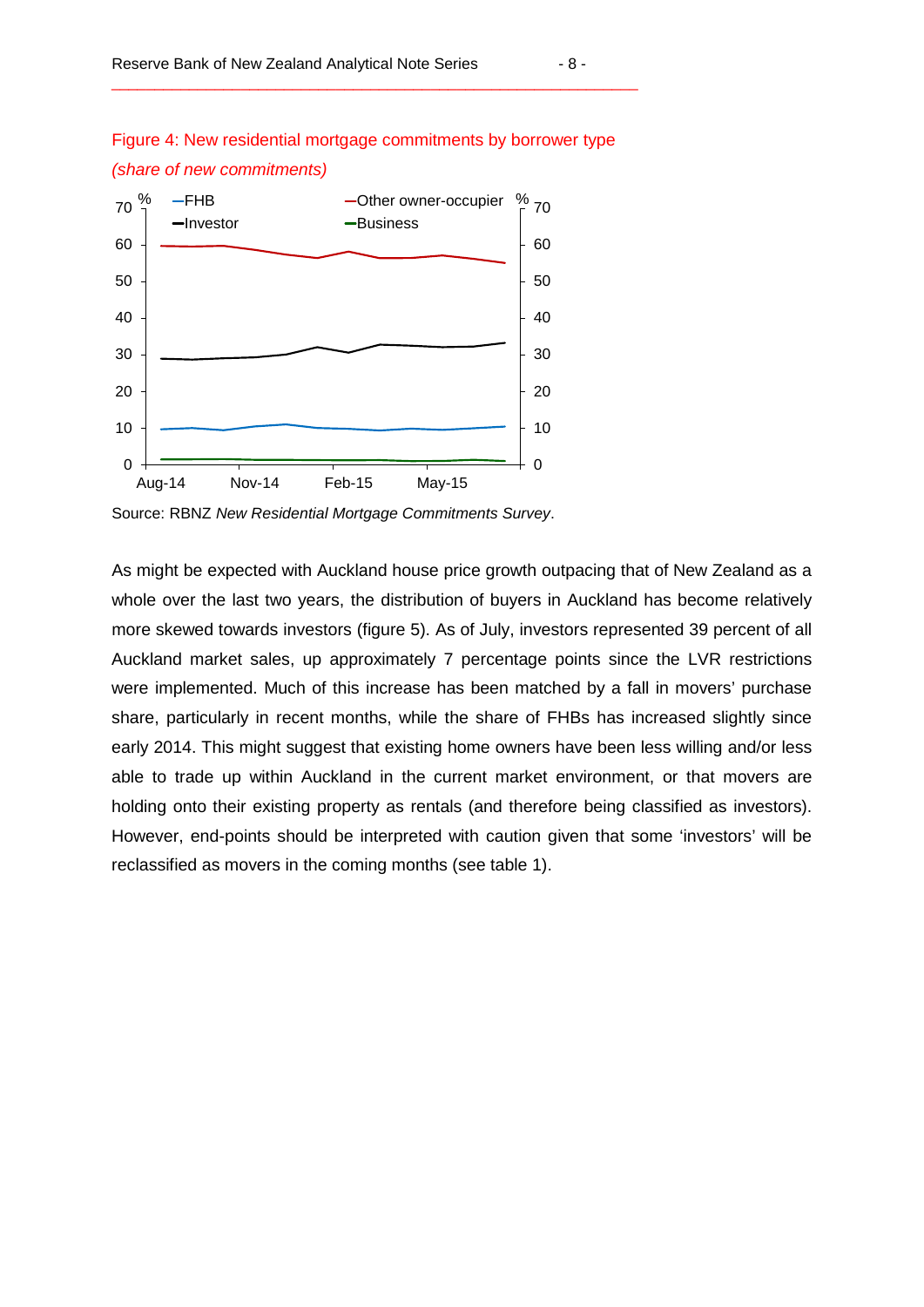

### Figure 5: Property purchases by buyer type – Auckland

\_\_\_\_\_\_\_\_\_\_\_\_\_\_\_\_\_\_\_\_\_\_\_\_\_\_\_\_\_\_\_\_\_\_\_\_\_\_\_\_\_\_\_\_\_\_\_\_\_\_\_\_\_\_\_\_\_\_\_\_\_

Source: CoreLogic NZ.

As cash buyers are not affected by the LVR policy, there was a possibility that the share of cash buyers in the market could increase. However, the available evidence suggests that this has not been the case, with the share of cash purchases falling in Auckland and remaining fairly flat in the rest of New Zealand since October 2013 (figure 6). It also appears as though a large proportion of these cash buyers are domestic residents, with movers accounting for around 40 percent of cash sales.<sup>[1](#page-8-0)</sup> Although decreasing affordability may be one driver of this trend, the broad-based reduction in the cash buyer share across all purchaser types suggests that there are other contributing factors at play (see section 4).<sup>[2](#page-8-1)</sup>

<span id="page-8-0"></span>We do not have information on resident versus non-resident purchases, and a large  $\overline{1}$ 

<span id="page-8-1"></span>proportion of cash buyers will be domestic residents.<br>
Increasing house prices would typically increase the capacity of multiple property owners to purchase additional properties with cash. In contrast, potential buyers not currently in the market and existing home owners wishing to trade up would find it increasingly difficult to purchase with cash.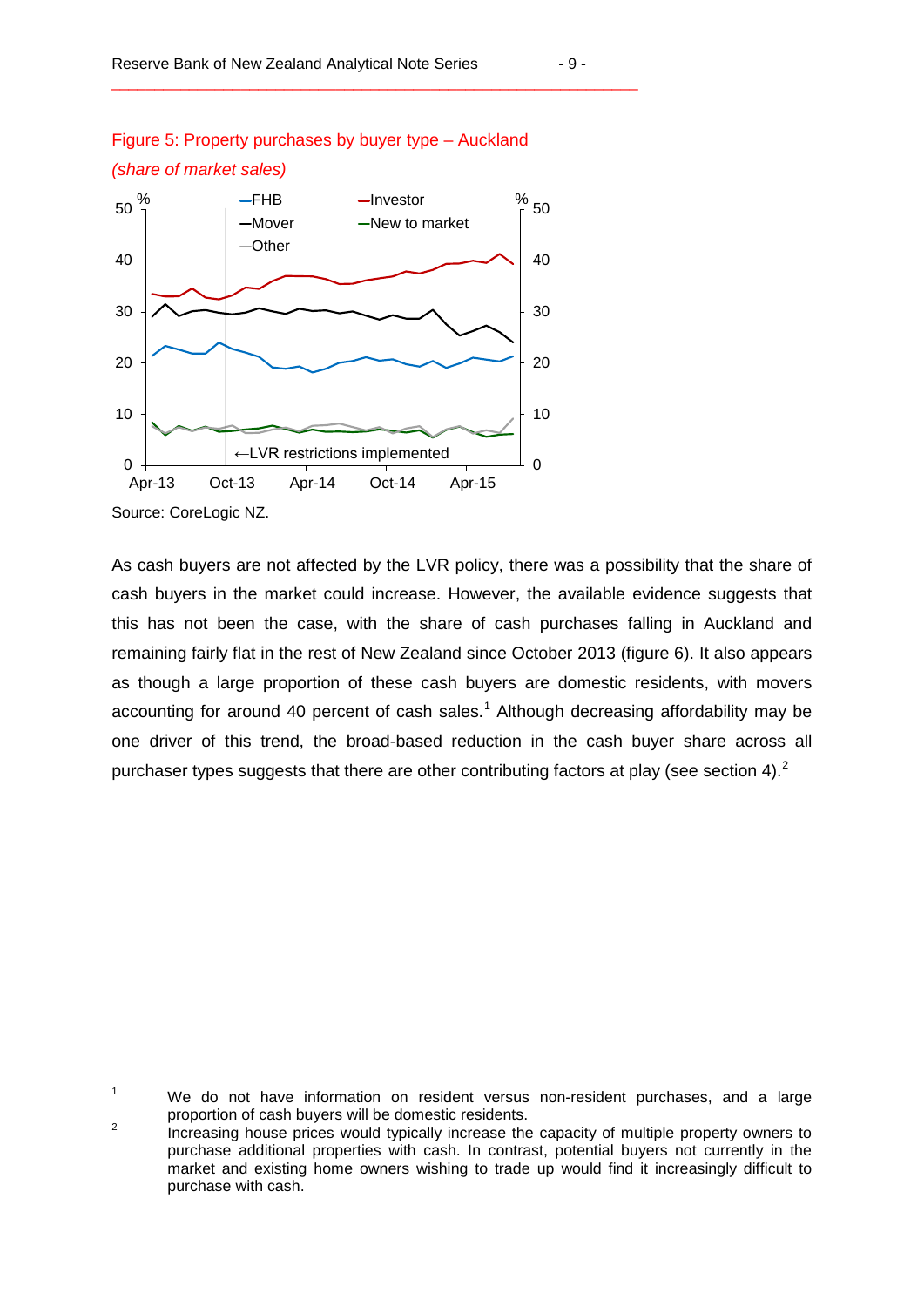#### Figure 6: Cash sales by region

#### *(3-month moving average, share of regional market sales)*

\_\_\_\_\_\_\_\_\_\_\_\_\_\_\_\_\_\_\_\_\_\_\_\_\_\_\_\_\_\_\_\_\_\_\_\_\_\_\_\_\_\_\_\_\_\_\_\_\_\_\_\_\_\_\_\_\_\_\_\_\_



A concern when LVR restrictions was introduced was that borrowers could circumvent the restrictions by borrowing from institutions outside of the regulatory net. CoreLogic data serve as a useful supplement to the Reserve Bank's data on lending volumes by providing another lens through which to assess the extent to which this is occurring. Figure 7 shows that the share of mortgage transactions involving non-banks has increased gradually since the LVR restrictions came into effect, but this increase has been modest. This is consistent with the slight pick-up in housing credit growth among non-bank lenders over the same time period.

#### Figure 7: Mortgages by institution type



*(3-month moving average, share of transactions involving mortgages)*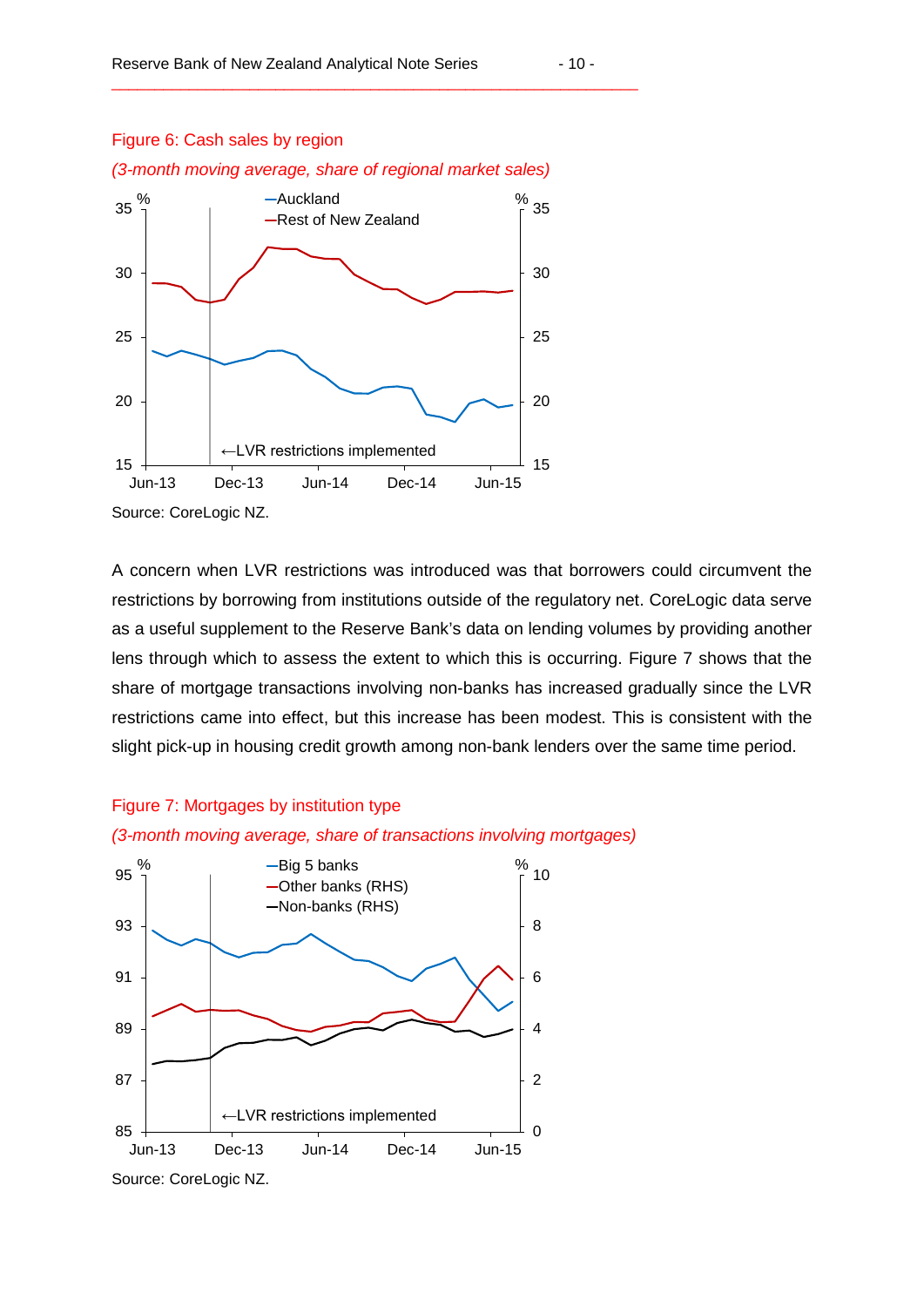Finally, we have not seen a pick-up in re-mortgaging activity in the period following the introduction of LVR restrictions, with new mortgages on previously mortgage-free properties accounting for a fairly constant share of total transactions (figure 8). However, the refinancing share of total transactions increased from around 12 percent in October 2013 to 17 percent currently. This is consistent with borrowers taking advantage of the reductions in new fixed mortgage rates on offer over this period.





#### 3 A CLOSER LOOK AT INVESTORS

With investor activity picking up nationwide, having an understanding of the nature of investor purchases is becoming increasingly important. This section therefore provides some more detailed insights into investor purchases by region, portfolio size, and price bracket.

Investor shares have largely trended upwards in all regions since October 2013 (figure 9). This has been most pronounced in the main centres (Auckland, Wellington, and Canterbury), which have experienced increases two to four times as large as other regions. In Auckland, much of this is likely due to a pricing out of other buyers against the backdrop of rapid house price growth. However, given that Wellington has experienced relatively little price growth over this period, some of the nationwide increase may be a result of LVR restrictions delaying purchases by non-investors.

Source: CoreLogic NZ.

Note: 'New mortgages' refers to mortgages on properties that were previously mortgage-free.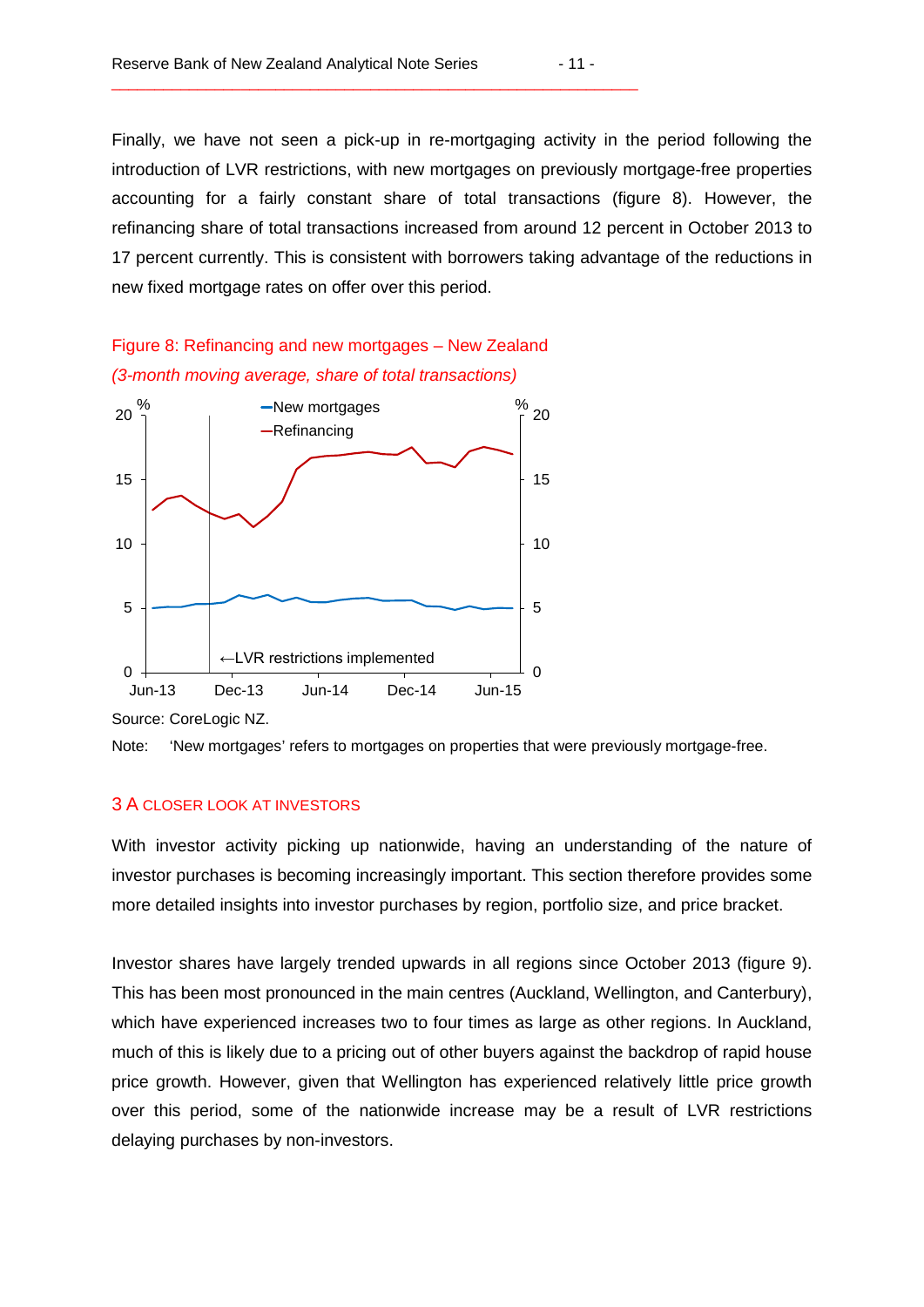### Figure 9: Investor purchases by region – disaggregated

\_\_\_\_\_\_\_\_\_\_\_\_\_\_\_\_\_\_\_\_\_\_\_\_\_\_\_\_\_\_\_\_\_\_\_\_\_\_\_\_\_\_\_\_\_\_\_\_\_\_\_\_\_\_\_\_\_\_\_\_\_





Investor net purchases (i.e. their purchases less sales) allow us to assess the extent to which investors are, in net terms, accruing or disposing of properties (figure 10). Although we would be hesitant about placing too much emphasis on absolute levels, trends in the net purchase share might serve as an indicator of changing investor sentiment in regional housing markets.<sup>[3](#page-11-0)</sup> Since October 2013, net purchase shares have trended up alongside rising gross purchase shares, particularly in Auckland, on the back of broadly constant sales shares. This suggests that investors have in fact been accruing additional properties in recent months, as opposed to simply trading a greater share of properties between themselves.

<span id="page-11-0"></span><sup>3</sup> For the purpose of figure 10, all purchases (sales) where the buyer (seller) type is unknown are excluded from calculations. This has a significant effect on reported net shares as transactions with an unknown buyer type are much less prevalent than those with an unknown seller type (2 percent versus 20 percent of transactions).  $\overline{3}$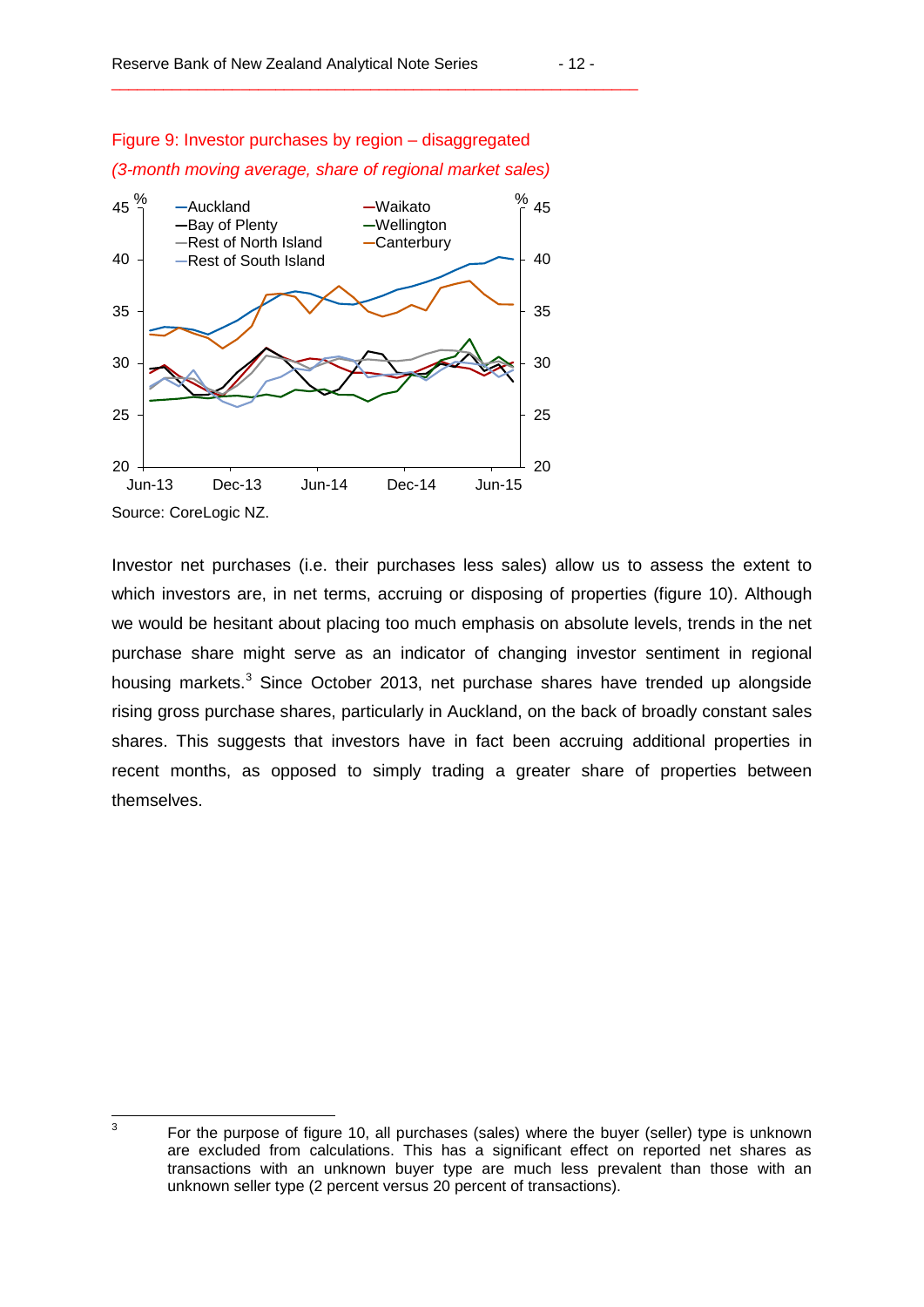#### Figure 10: Investor net purchases by region

*(3-month moving average, share of regional market sales)*

\_\_\_\_\_\_\_\_\_\_\_\_\_\_\_\_\_\_\_\_\_\_\_\_\_\_\_\_\_\_\_\_\_\_\_\_\_\_\_\_\_\_\_\_\_\_\_\_\_\_\_\_\_\_\_\_\_\_\_\_\_



The primary driver of rising investor activity since October 2013 has been an increase in purchases by smaller investors (those with between two and four properties), as opposed to portfolio expansion by larger investors (figures 11 and 12). This is particularly the case in Auckland, and suggests that smaller investors have been leveraging up in pursuit of capital gains.<sup>[4](#page-12-0)</sup> Given that the LVR policy is likely to be more binding within this relatively overrepresented group, the incoming changes to the LVR restrictions might be expected to have a significant dampening effect on Auckland housing market activity and house price inflation.<sup>[5](#page-12-1)</sup>

<span id="page-12-0"></span><sup>4</sup> This is consistent with the RBNZ *New Residential Mortgage Commitments Survey* which shows that the dollar value of new lending to investors grew 40 percent nationally over the last year, compared to 28 percent for all borrowers.  $\overline{4}$ 

<span id="page-12-1"></span><sup>&</sup>lt;sup>5</sup> Any given LVR represents less 'stretch' relative to income for a smaller property portfolio, so smaller investors can typically obtain higher average LVRs.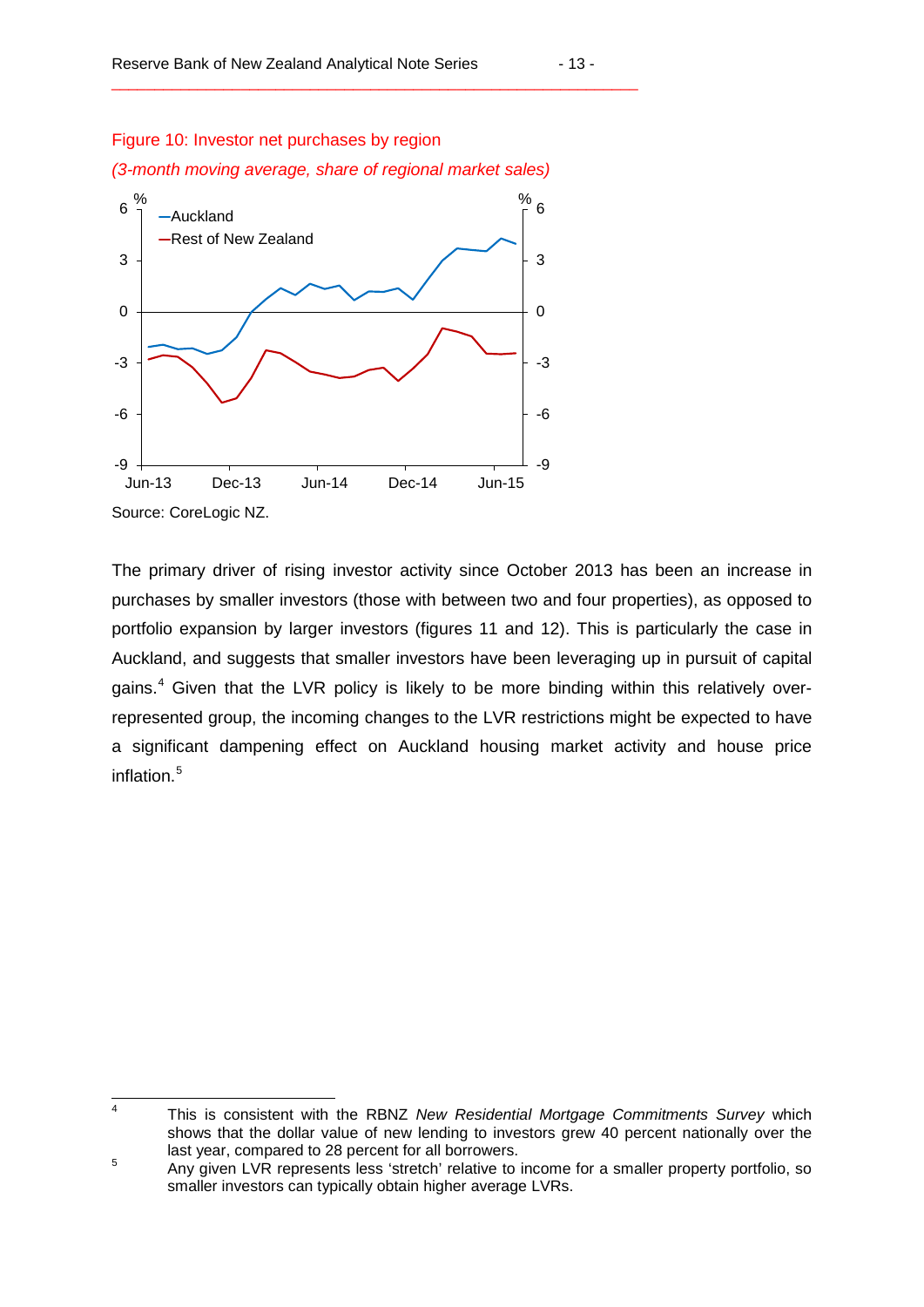



### Figure 12: Investor purchases by portfolio size – Auckland *(3-month moving average, share of market sales)*



Breaking down investor purchases by price shows that investors purchase relatively expensive properties more frequently than cheap properties (figure 13). Although this may seem somewhat surprising, turnover at the bottom end of the market is much lower than average, so shares for all buyer types are naturally skewed away from the lower capital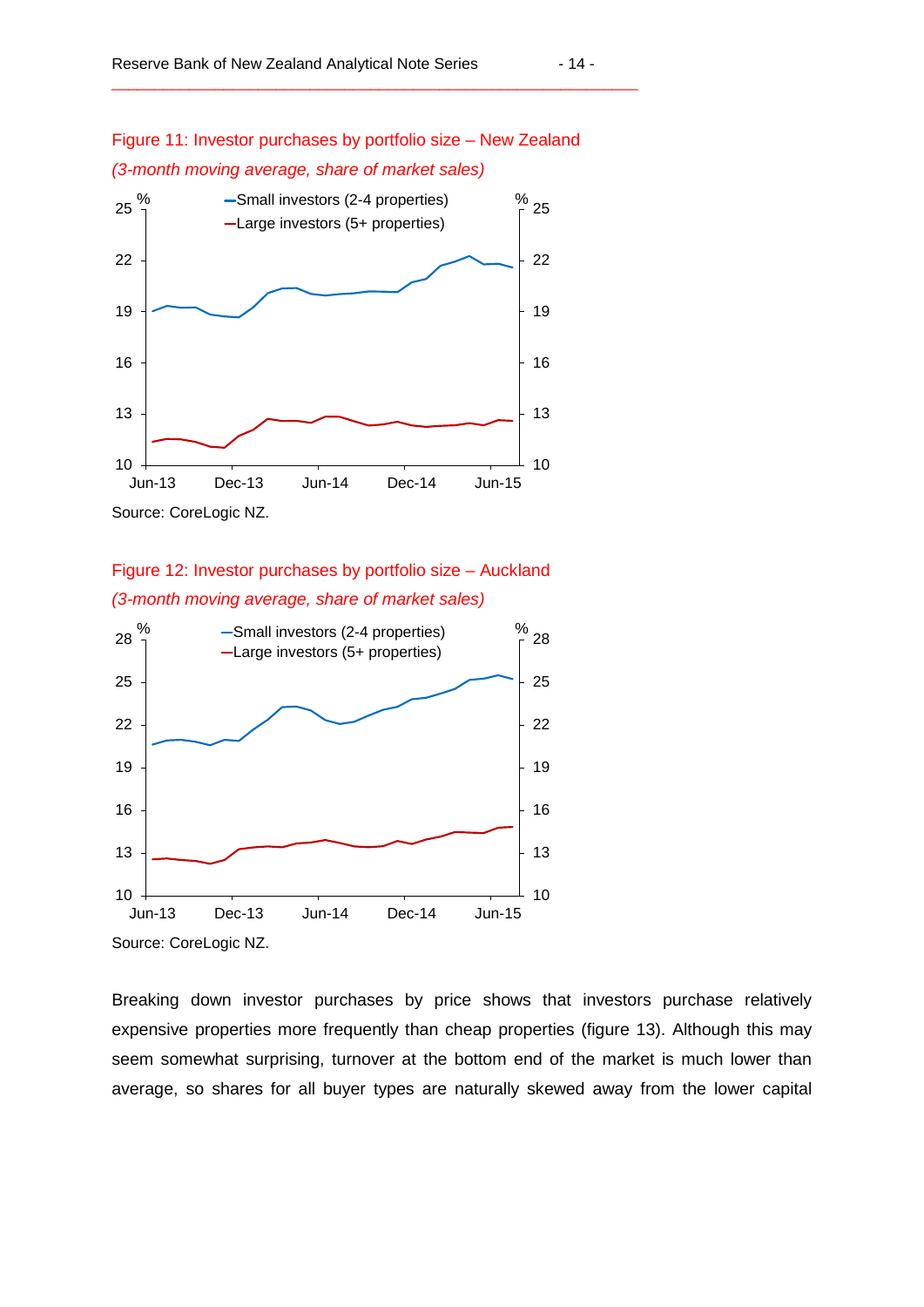value (CV) deciles.<sup>[6](#page-14-0)</sup> More interestingly, investors have been gradually shifting away from the tail of expensive properties, with the distribution of purchases by CV decile becoming much flatter between 2013 and 2015. This appears to reflect a genuine trend, possibly due in part to more binding collateral constraints under the LVR policy, with the changing composition of investors and seasonal patterns seemingly unable to account for the flattening profile.





Figure 14, which displays a U-shaped profile for the investor share of purchases across deciles, implies that investor purchases are also more concentrated at the extremes of the price spectrum relative to other market participants. After examining a sample of unit records, it appears that multi-unit dwellings and properties with development potential account for a relatively large share of these high-end purchases. Some of these dwellings will also have been purchased for owner occupation, although we are unable to accurately quantify the relative magnitude of purchases for this purpose.

Source: CoreLogic NZ.

Note: Shares are averages across both the year and across deciles within each bucket.

<span id="page-14-0"></span> $\epsilon$ 

<sup>6</sup> CV deciles are calculated at the territorial authority (TA) level. Within each TA, the 10 percent of properties with the lowest CV comprise the first decile, while the 10 percent of properties with the highest CV comprise the tenth decile.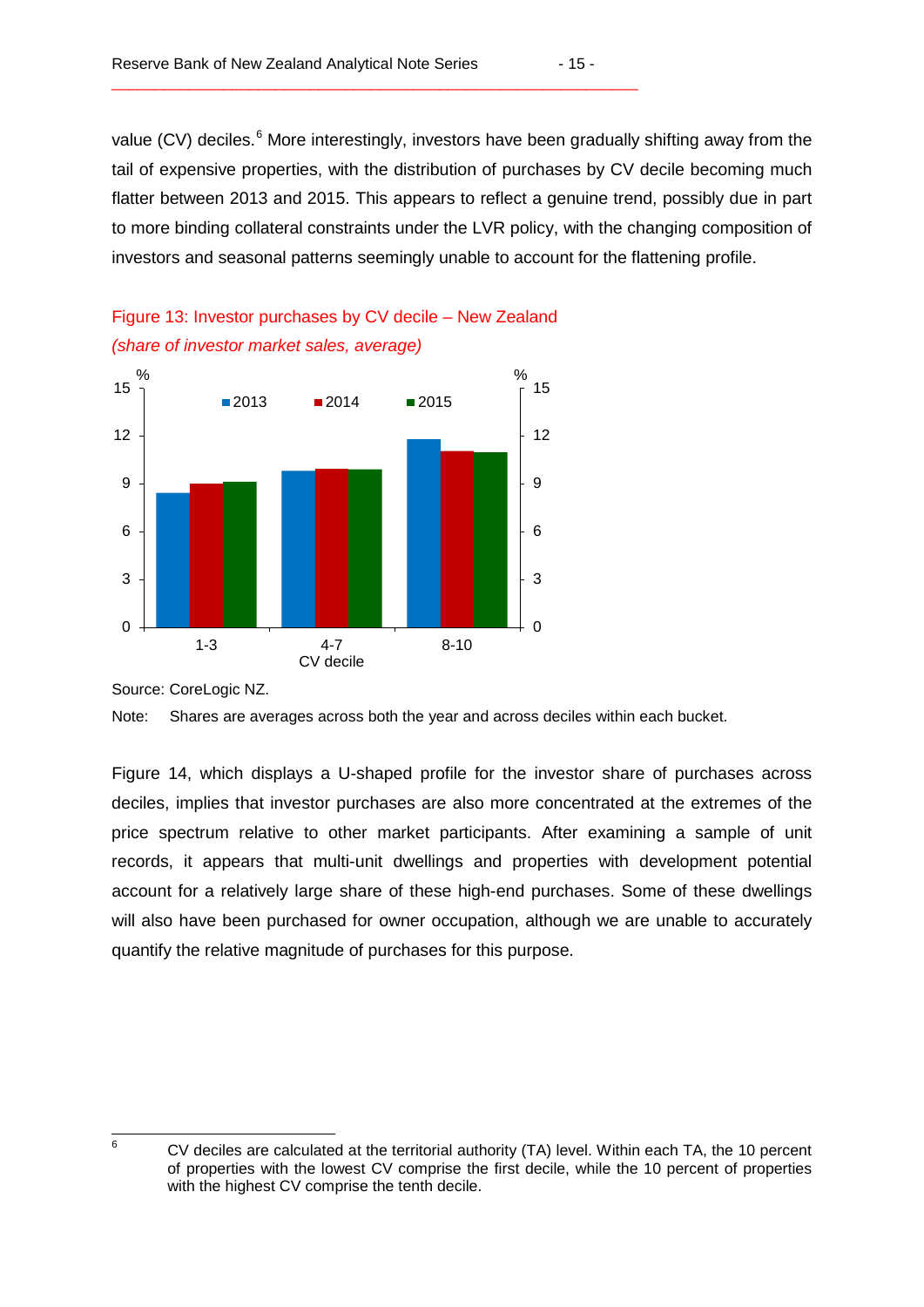



Source: CoreLogic NZ.

#### 4 SOME INSIGHTS INTO CASH BUYERS

As highlighted in section 2, the cash buyer share has declined considerably in Auckland and has remained approximately flat in the rest of New Zealand since the LVR policy came into effect in October 2013. Given that house prices have risen markedly in Auckland over this period, but have increased modestly by comparison in the rest of New Zealand, these trends appear consistent with a hypothesis that decreasing affordability has reduced the ability of potential buyers to fund their house purchases out of equity. This section examines the available data to assess the plausibility of this hypothesis.

To assess whether rising house prices are a likely driver of the falling Auckland cash buyer share, we look at cash buyer shares by buyer class (figure 15).<sup>[7](#page-15-0)</sup> Evidently, the fall in cash share has been broad-based, with a reduction in cash purchases across most buyer types. Surprisingly, the largest decline has occurred among owners of relatively large property portfolios, with their cash purchase share declining from 32 percent in June 2013 to around 23 percent currently. Given that these buyers should have benefitted to the greatest extent from the price appreciation experienced over this period, this suggests that there are likely other factors at play over and above decreasing affordability. For example, this pattern would be expected if multiple property owners were becoming increasingly levered on the expectation that prices will continue to rise rapidly going forward.

<span id="page-15-0"></span> $\overline{7}$ 

FHBs have a cash buyer share of zero due to the way in which they are defined in the dataset (see table 1).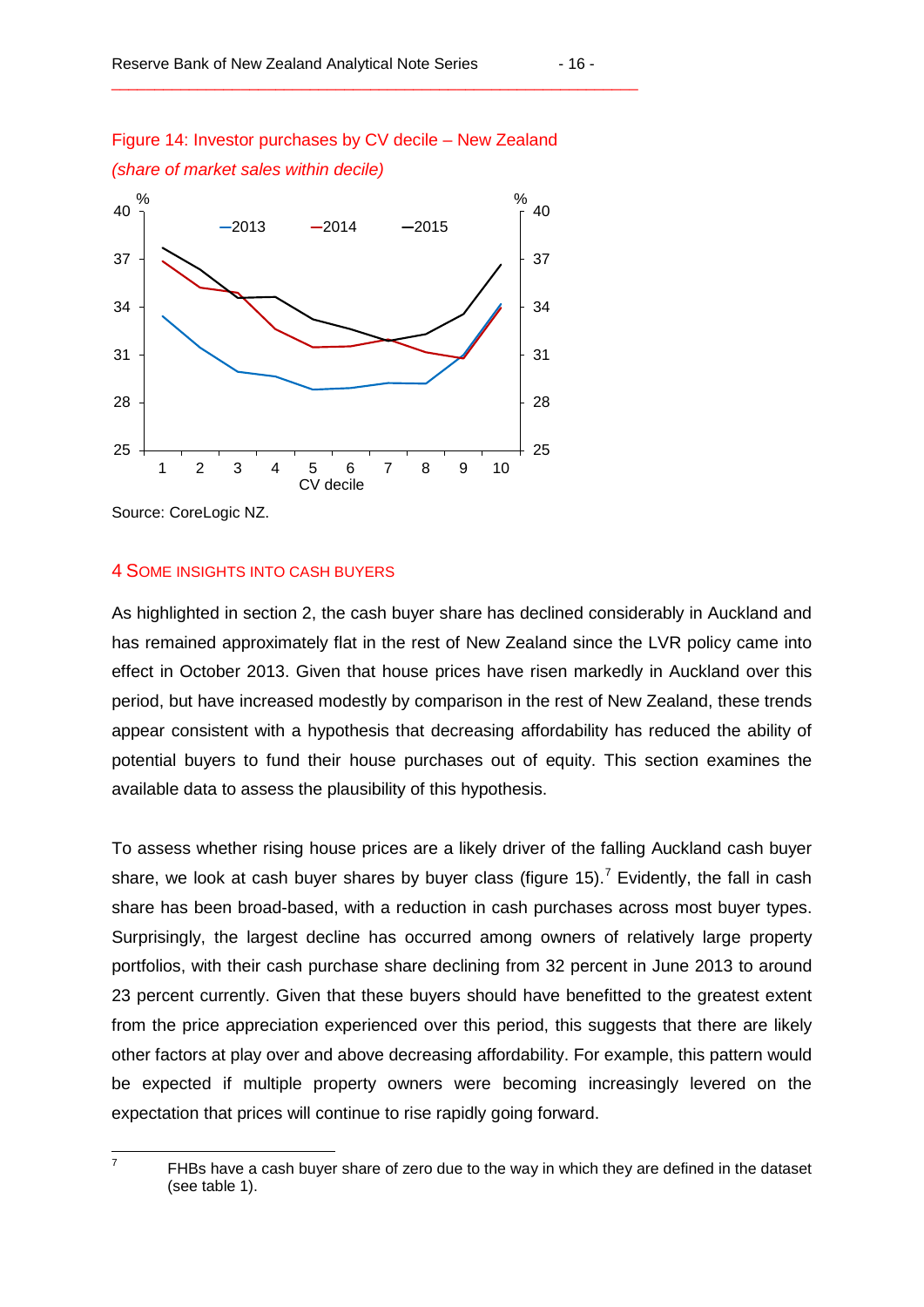#### Figure 15: Cash sales by buyer type – Auckland



*(3-month moving average, share of market sales)*

Similarly to Auckland, cash shares have fallen in the rest of New Zealand for both small and large investors (figure 16), although these declines have been more modest than those seen in Auckland. However, of particular interest is the fact that cash shares have actually increased marginally among other buyer types over the same period. This provides further evidence that investors are becoming increasingly levered nationwide, especially relative to the level that would be consistent with the change in nominal prices.





Source: CoreLogic NZ.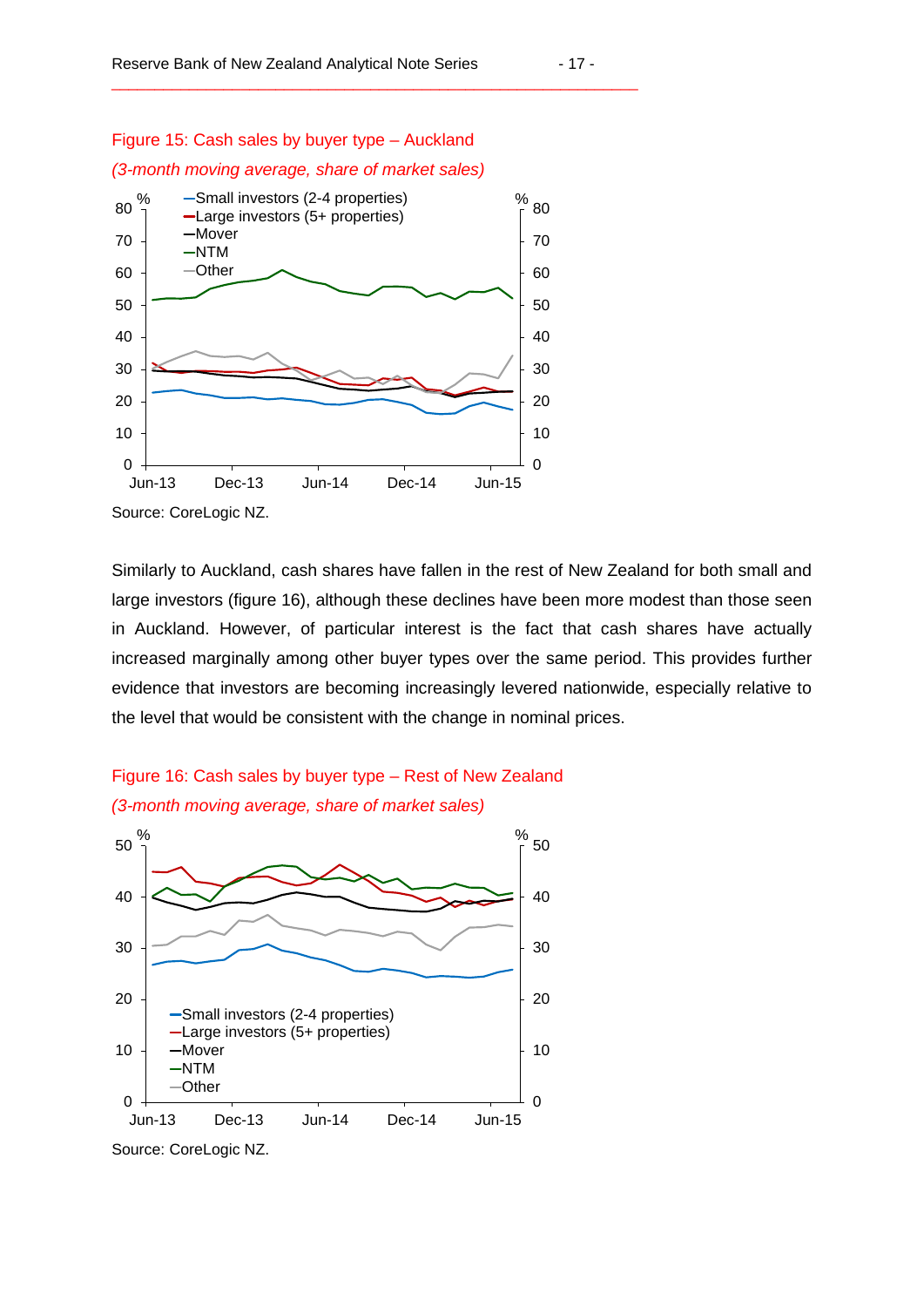The overall cash share is also dependent on movements in buyer shares, in addition to within-type cash shares discussed above. For example, if cash shares remain constant for each buyer type, but the share of new-to-market (NTM) buyers increases (which typically have the highest cash shares), then the overall cash share would rise. Figure 17 decomposes the change in cash buyer shares between October 2013 and July 2015 into these two components to examine their relative importance over this period. In Auckland, almost the entire decline in cash buyer share has reflected a decline in buyer-type cash shares, rather than changes in buyer composition. By contrast, the slight increase in cash shares in the rest of New Zealand has been almost entirely due to changing buyer composition (specifically a reduction in FHB shares).

### Figure 17: Decomposition of the change in cash sales share *(3-month moving average, share of regional market sales)*



#### 5 CONCLUSION

Using unit record data from CoreLogic, supplemented by data from the Reserve Bank's statistical collections, we provide a detailed overview of housing market conditions and examine how things have changed following the imposition of the speed limit on high-LVR lending. Increased housing market activity in recent months has been driven by strong investor demand, both within and outside of Auckland, as reflected in increased investor purchases and significant growth in investor-related mortgage credit. The primary driver of their increased market share has been a rising incidence of small investors (that are heavily reliant on credit) in the market, as opposed to greater activity among larger investors. This